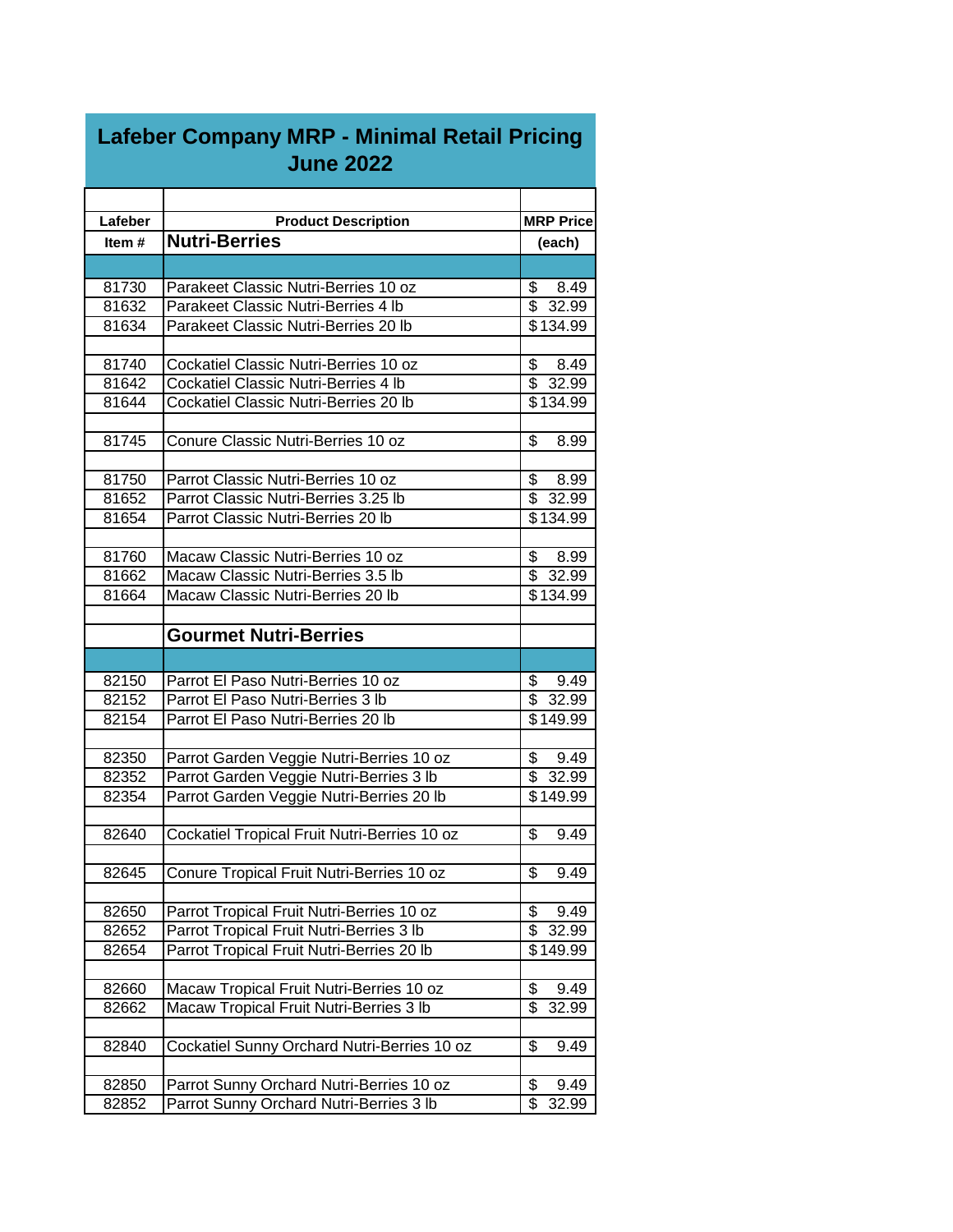| 82854 | Parrot Sunny Orchard Nutri-Berries 20 lb                                                | \$149.99                         |
|-------|-----------------------------------------------------------------------------------------|----------------------------------|
|       |                                                                                         |                                  |
| 61640 | Cockatiel Popcorn Nutri-Berries 4 oz                                                    | \$<br>5.99                       |
| 61650 | Parrot Popcorn Nutri-Berries 4 oz                                                       | $\overline{\$}$<br>5.99          |
|       |                                                                                         |                                  |
|       | <b>Rascally Rat Nutri-Berries</b>                                                       |                                  |
|       |                                                                                         |                                  |
| 42510 | Rascally Rat Nutri-Berries 10 oz                                                        | \$<br>8.99                       |
| 42512 | Rascally Rat Nutri-Berries 2.5 lb                                                       | \$<br>28.99                      |
|       |                                                                                         |                                  |
|       | <b>Senior Bird Nutri-Berries</b>                                                        |                                  |
|       |                                                                                         |                                  |
| 81340 | Cockatiel Senior Bird Nutri-Berries 10 oz                                               | \$<br>10.99                      |
| 81342 | <b>Cockatiel Senior Bird Nutri-Berries 3 lb</b>                                         | $\overline{\mathbb{S}}$<br>41.99 |
|       |                                                                                         |                                  |
| 81350 | Parrot Senior Bird Nutri-Berries 10 oz                                                  | \$<br>10.99                      |
| 81352 | Parrot Senior Bird Nutri-Berries 3 lb                                                   | $\overline{\mathbb{S}}$<br>41.99 |
|       |                                                                                         |                                  |
| 81360 | Macaw Senior Bird Nutri-Berries 10 oz                                                   | \$<br>10.99                      |
| 81362 | Macaw Senior Bird Nutri-Berries 3 lb                                                    | $\overline{\mathbb{S}}$<br>41.99 |
|       |                                                                                         |                                  |
|       | <b>Avi-Cakes</b>                                                                        |                                  |
|       |                                                                                         |                                  |
| 86010 | Classic Avi-Cakes 8 oz                                                                  | \$<br>6.79                       |
| 86014 | Classic Avi-Cakes 20 lb                                                                 | \$134.99                         |
|       |                                                                                         |                                  |
| 86030 | Parrot Classic Avi-Cakes 12 oz                                                          | \$<br>8.49                       |
| 86034 | Parrot Classic Avi-Cakes 20 lb                                                          | \$134.99                         |
| 86050 | Macaw Classic Avi-Cakes 1 lb                                                            | \$10.99                          |
| 86054 | Macaw Classic Avi-Cakes 20 lb                                                           | \$134.99                         |
|       |                                                                                         |                                  |
|       | <b>Fruit Delight Avi-Cakes</b>                                                          |                                  |
|       |                                                                                         |                                  |
| 86210 | Small Bird Fruit Delight Avi-Cakes 8 oz                                                 | \$<br>6.99                       |
|       |                                                                                         |                                  |
| 86230 | Parrot Fruit Delight Avi-Cakes 8 oz                                                     | \$<br>6.99                       |
|       |                                                                                         |                                  |
|       | <b>Premium Daily Diet Pellets</b>                                                       |                                  |
|       |                                                                                         |                                  |
| 81510 | Finch Premium Daily Diet Pellets 1 lb                                                   | \$<br>8.99                       |
| 81512 | Finch Premium Daily Diet Pellets 5 lb                                                   | \$<br>25.99                      |
| 81514 | Finch Premium Daily Diet Pellets 25 lb                                                  | \$<br>79.99                      |
|       |                                                                                         |                                  |
| 81520 | Canary Premium Daily Diet Pellets 1.25 lb                                               | \$<br>8.99                       |
| 81522 | Canary Premium Daily Diet Pellets 5 lb                                                  | \$<br>25.99                      |
| 81524 | Canary Premium Daily Diet Pellets 25 lb                                                 | \$<br>79.99                      |
|       |                                                                                         |                                  |
| 81530 | Parakeet Premium Daily Diet Pellets 1.25 lb<br>Parakeet Premium Daily Diet Pellets 5 lb | \$<br>8.99<br>\$                 |
| 81532 |                                                                                         | 25.99                            |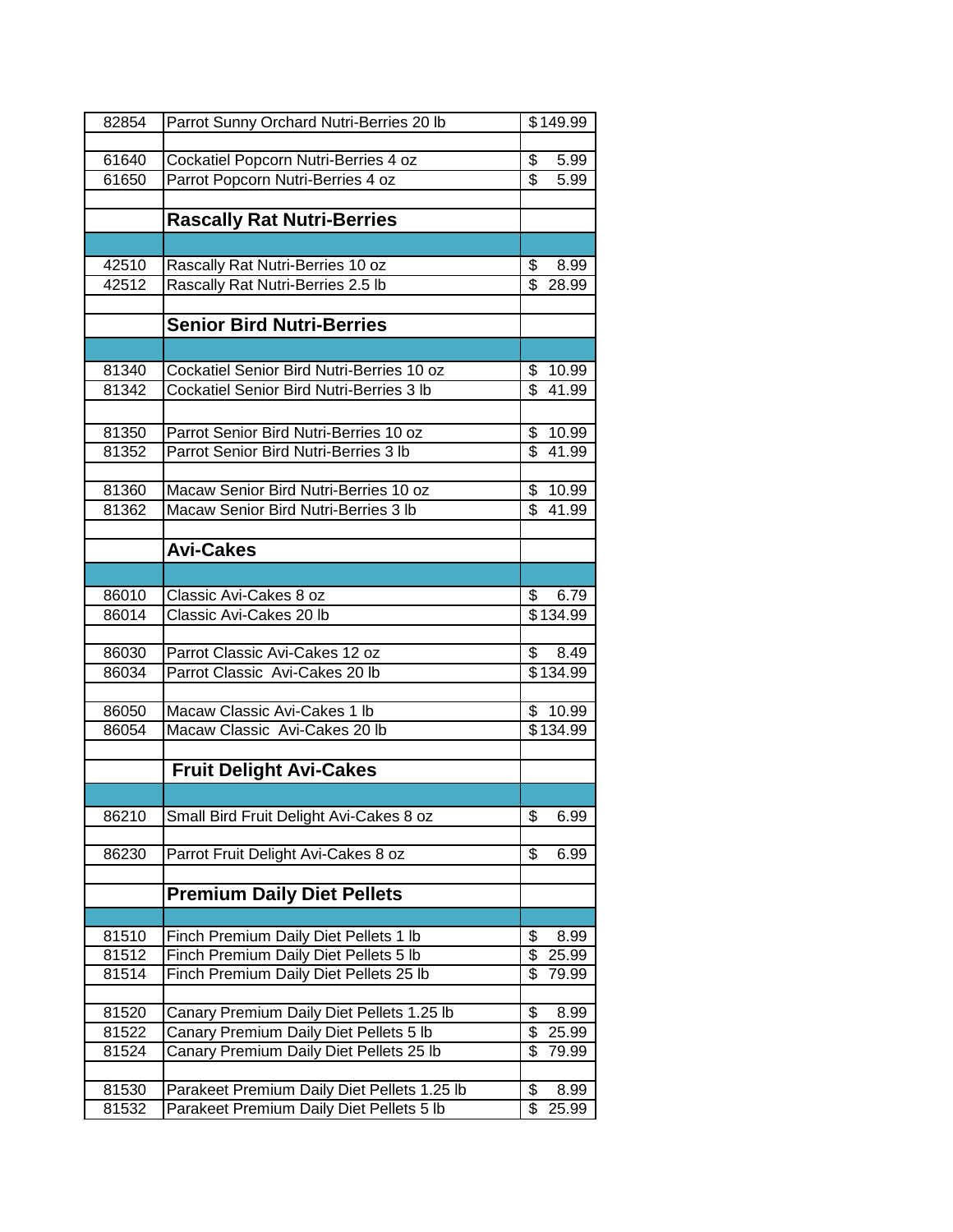| 81534          | Parakeet Premium Daily Diet Pellets 25 lb                                                   | \$                      | 79.99         |
|----------------|---------------------------------------------------------------------------------------------|-------------------------|---------------|
|                |                                                                                             |                         |               |
| 81540          | Cockatiel Premium Daily Diet Pellets 1.25 lb                                                | \$                      | 8.99          |
| 81542          | Cockatiel Premium Daily Diet Pellets 5 lb                                                   | $\overline{\mathbb{S}}$ | 26.99         |
| 81544          | Cockatiel Premium Daily Diet Pellets 25 lb                                                  | \$                      | 79.99         |
|                |                                                                                             |                         |               |
| 81550          | Parrot Premium Daily Diet Pellets 1.25 lb                                                   | \$                      | 8.99          |
| 81552          | Parrot Premium Daily Diet Pellets 5 lb                                                      | \$                      | 27.99         |
| 81554          | Parrot Premium Daily Diet Pellets 25 lb                                                     | \$                      | 79.99         |
|                |                                                                                             |                         |               |
| 81560          | Macaw Premium Daily Diet Pellets 1.25 lb                                                    | \$                      | 8.99          |
| 81562          | Macaw Premium Daily Diet Pellets 5 lb                                                       | \$                      | 27.99         |
| 81564          | Macaw Premium Daily Diet Pellets 25 lb                                                      | \$                      | 79.99         |
|                |                                                                                             |                         |               |
|                | <b>Tropical Fruit Gourmet Pellets</b>                                                       |                         |               |
|                |                                                                                             |                         |               |
| 72610          | Finch Tropical Fruit Gourmet Pellets 1 lb                                                   | \$                      | 9.99          |
| 72612          | Finch Tropical Fruit Gourmet Pellets 3.5 lb                                                 | \$                      | 26.99         |
| 72614          | Finch Tropical Fruit Gourmet Pellets 20 lb                                                  | \$                      | 99.99         |
|                |                                                                                             |                         |               |
| 72620          | Canary Tropical Fruit Gourmet 1.25 lb                                                       | \$                      | 9.99          |
| 72622          | Canary Tropical Fruit Gourmet Pellets 4 lb                                                  | \$                      | 26.99         |
| 72624          | Canary Tropical Fruit Gourmet Pellets 25 lb                                                 | \$                      | 99.99         |
|                |                                                                                             |                         |               |
| 72630          | Parakeet Tropical Fruit Gourmet Pellets 1.25 lb                                             | \$                      | 9.99          |
| 72632          | Parakeet Tropical Fruit Gourmet Pellets 4 lb                                                | \$                      | 26.99         |
| 72634          | Parakeet Tropical Fruit Gourmet Pellets 25 lb                                               | $\overline{\mathbf{S}}$ | 99.99         |
|                |                                                                                             |                         |               |
| 72640          | Cockatiel Tropical Fruit Gourmet Pellets 1.25 lb                                            | \$                      | 9.99          |
| 72642          | Cockatiel Tropical Fruit Gourmet Pellets 4 lb                                               | \$                      | 26.99         |
| 72644          | Cockatiel Tropical Fruit Gourmet Pellets 25 lb                                              | \$                      | 99.99         |
|                |                                                                                             |                         |               |
| 72645<br>72647 | Conure Tropical Fruit Gourmet Pellets 1.25 lb<br>Conure Tropical Fruit Gourmet Pellets 4 lb | \$<br>\$                | 9.99<br>26.99 |
| 72648          | Conure Tropical Fruit Gourmet Pellets 25 lb                                                 | \$                      | 99.99         |
|                |                                                                                             |                         |               |
| 72650          | Parrot Tropical Fruit Gourmet Pellets 1.25 lb                                               | \$                      | 9.99          |
| 72652          | Parrot Tropical Fruit Gourmet Pellets 4 lb                                                  | \$                      | 26.99         |
| 72654          | Parrot Tropical Fruit Gourmet Pellets 25 lb                                                 | \$                      | 99.99         |
|                |                                                                                             |                         |               |
| 72660          | Macaw Tropical Fruit Gourmet Pellets 1.25 lb                                                | \$                      | 9.99          |
| 72662          | Macaw Tropical Fruit Gourmet Pellets 4 lb                                                   | \$                      | 26.99         |
| 72664          | Macaw Tropical Fruit Gourmet Pellets 25 lb                                                  | \$                      | 99.99         |
|                |                                                                                             |                         |               |
|                | <b>Pellet-Berries</b>                                                                       |                         |               |
|                |                                                                                             |                         |               |
| 71730          | Parakeet Pellet-Berries10 oz                                                                | \$                      | 8.99          |
|                |                                                                                             |                         |               |
| 71740          | Cockatiel Pellet-Berries 10 oz                                                              | \$                      | 8.99          |
|                |                                                                                             |                         |               |
| 71750          | Parrot Pellet-Berries 10 oz                                                                 | \$                      | 8.99          |
|                |                                                                                             |                         |               |